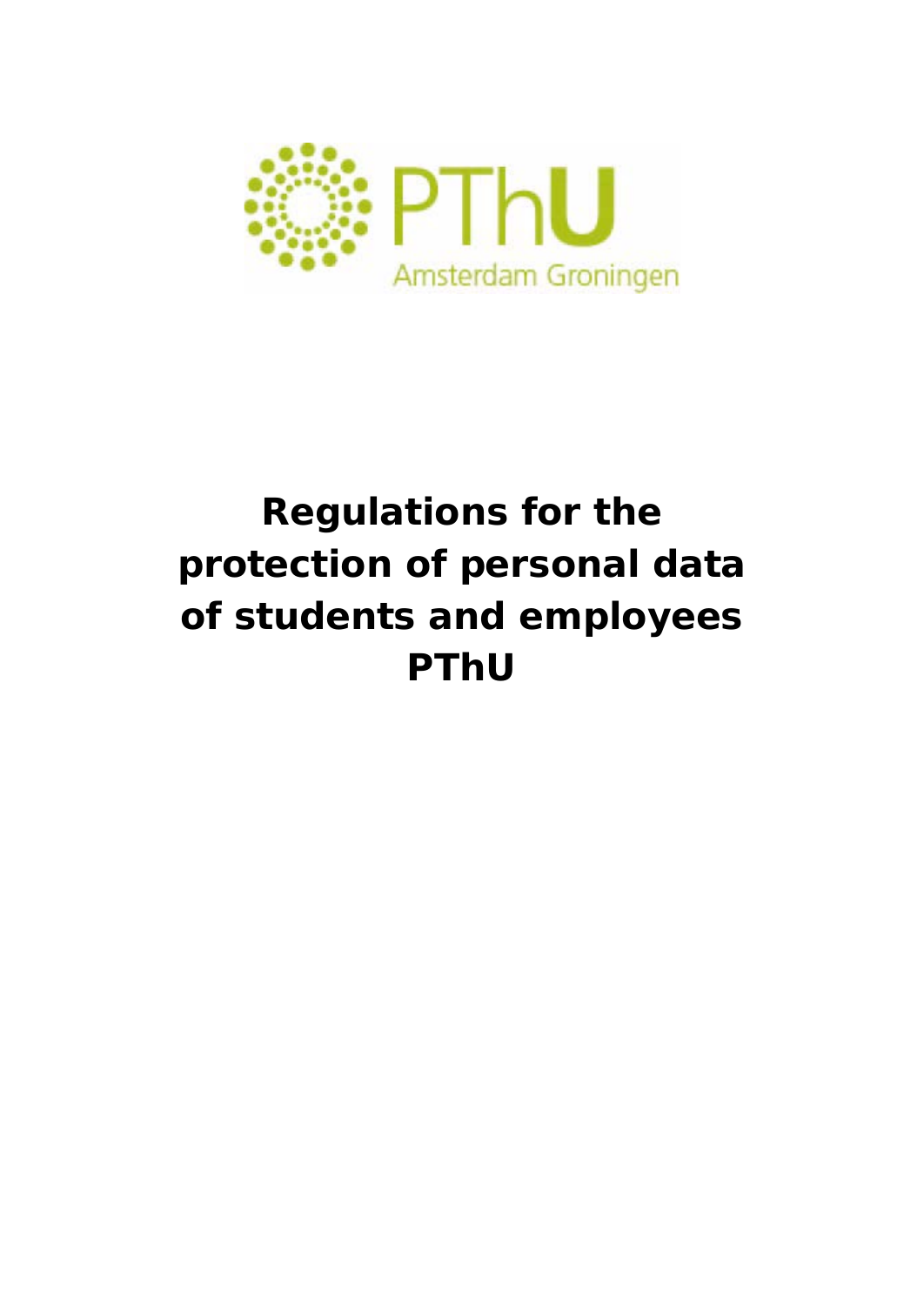

# *Notions*

## **Article 1**

- 1. These regulations understand by:
	- a. *Personal data*: any data relating to an identified or identifiable person concerned;
	- b. *Processing personal data*: any act or any sum of acts relating to personal data;
	- c. *Person concerned*: the person to whom personal data refer;
	- d. *Responsible body*: the Executive Board, which, by itself or together with others, establishes the purpose of the means for processing personal data;
	- e. *manager*: the official who has been designated by the Executive Board to exercise certain tasks and competences within this framework on behalf of the responsible body;
	- f. *sub*-manager: the official, charged with the actual administration of a category of personal data, designated by the manager to exercise certain tasks and competences on his behalf;
	- g. *processor*: the person who processes personal data for the benefit of the responsible body, without being subject directly to its authority;
	- h. *providing personal data*: publishing or making available personal data;
	- i. *consent of the person concerned*: a free, specific expression of will based on information, by which the person concerned accepts that data concerning him are processed;
	- j. *student*: natural person, registered with the Protestant Theological University as student, external student or course participant, as well as the person who has studied at the Protestant Theological University or its legal predecessors;
	- k. *employee*: natural person who is currently employed at or was employed in the past at the Protestant Theological University, as well as the person who carried out activities within the university setting without an appointment.

# *Data administration*

## **Article 2**

The Executive Board is responsible for the processing of personal data.

- 1. The head of the office relating to student matters (bureau studentenzaken: BSZ) is the manager of the categories of data concerning students, kept by the central student administration.
- 2. The head of the Human Resource management (HR) department of the PThU is the manager of the categories of personal data relating to employees.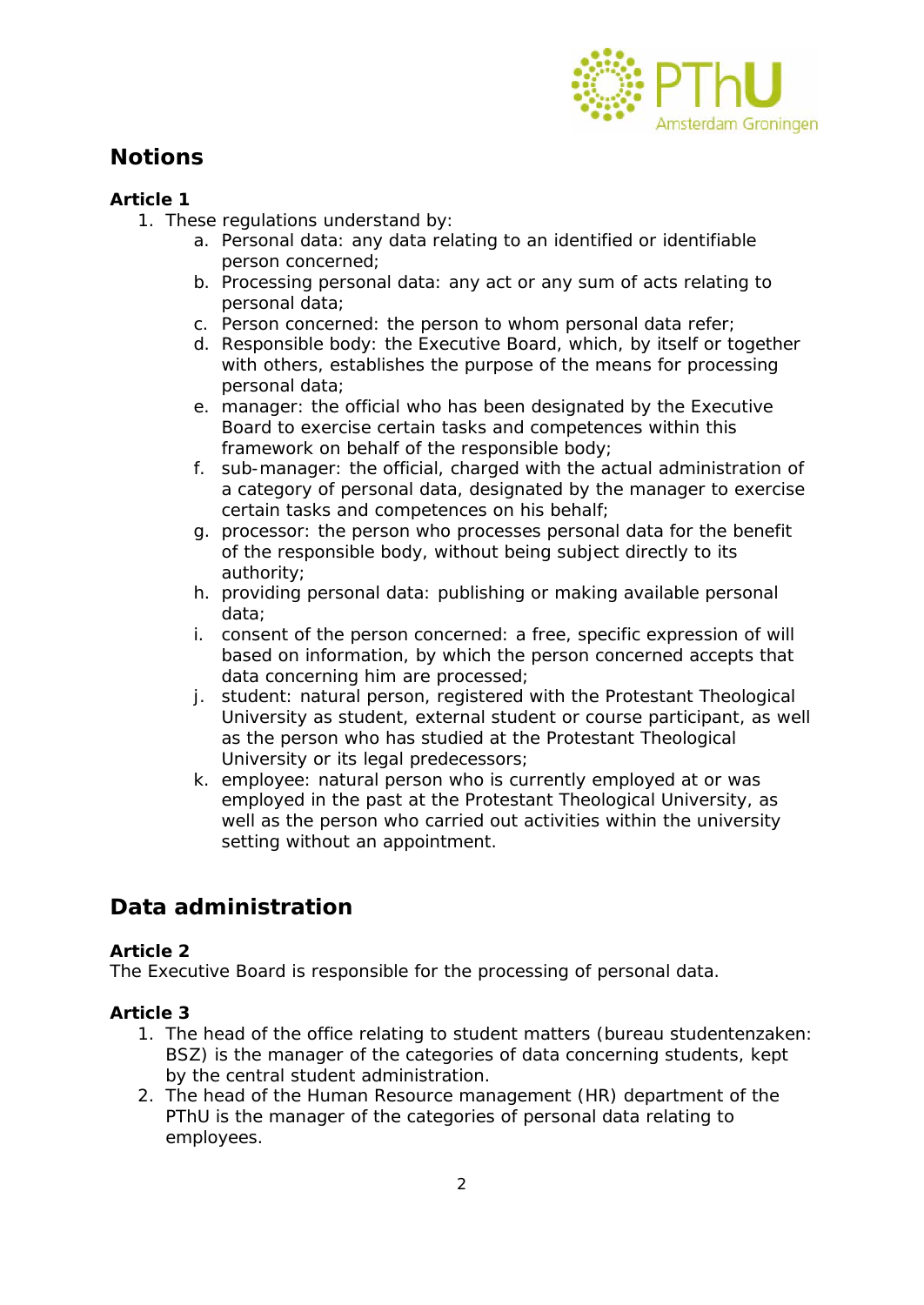

- 3. The managers may assign tasks and competences as mentioned in Article 8 sub 1, 4 and 5 to a sub-manager.
- 4. Anyone dealing with personal data under the authority of the responsible body or the manager, the manager himself included, in so far as he has access to personal data, only processes data by order of the responsible body, except for deviating legal obligations.
- 5. Persons intended sub 4 are bound by confidentiality concerning the personal data that come to their knowledge, except for any legal regulation obliging them to disclose information or such following from the necessity of their task.

# **Gathering and processing data**

## **Article 4**

The data concerning students are gathered with a view to:

- a. Administrative actions relating to registration and calculating, establishing and collecting tuition fees and examination fees;
- b. The preparation of policy decisions relating to education;
- c. The compilation of the electoral rolls;
- d. The activities of the departments of the university concerned with student welfare;
- e. Making decisions with regard to the composition of the educational trajectories;
- f. Reporting test results;
- g. Establishing examination results;
- h. Study advice and support;
- i. Despatching information relevant to students;
- j. The security of the housing accommodation rented by the PThU in Amsterdam and the security of the university building in Groningen.

## **Article 5**

The data concerning employees are gathered with a view to:

- a. Execution of the function of employment management and the necessary administrative actions for this;
- b. The preparation of policy decisions by the governing bodies of the PThU;
- c. The compilation of electoral rolls;
- d. The services to employees and for the activities of university departments aimed at the well-being of employees;
- e. Counselling and evaluating employees;
- f. Despatching information relevant to employees;
- g. The security of the housing accommodation rented by the PThU in Amsterdam and the security of the university building in Groningen.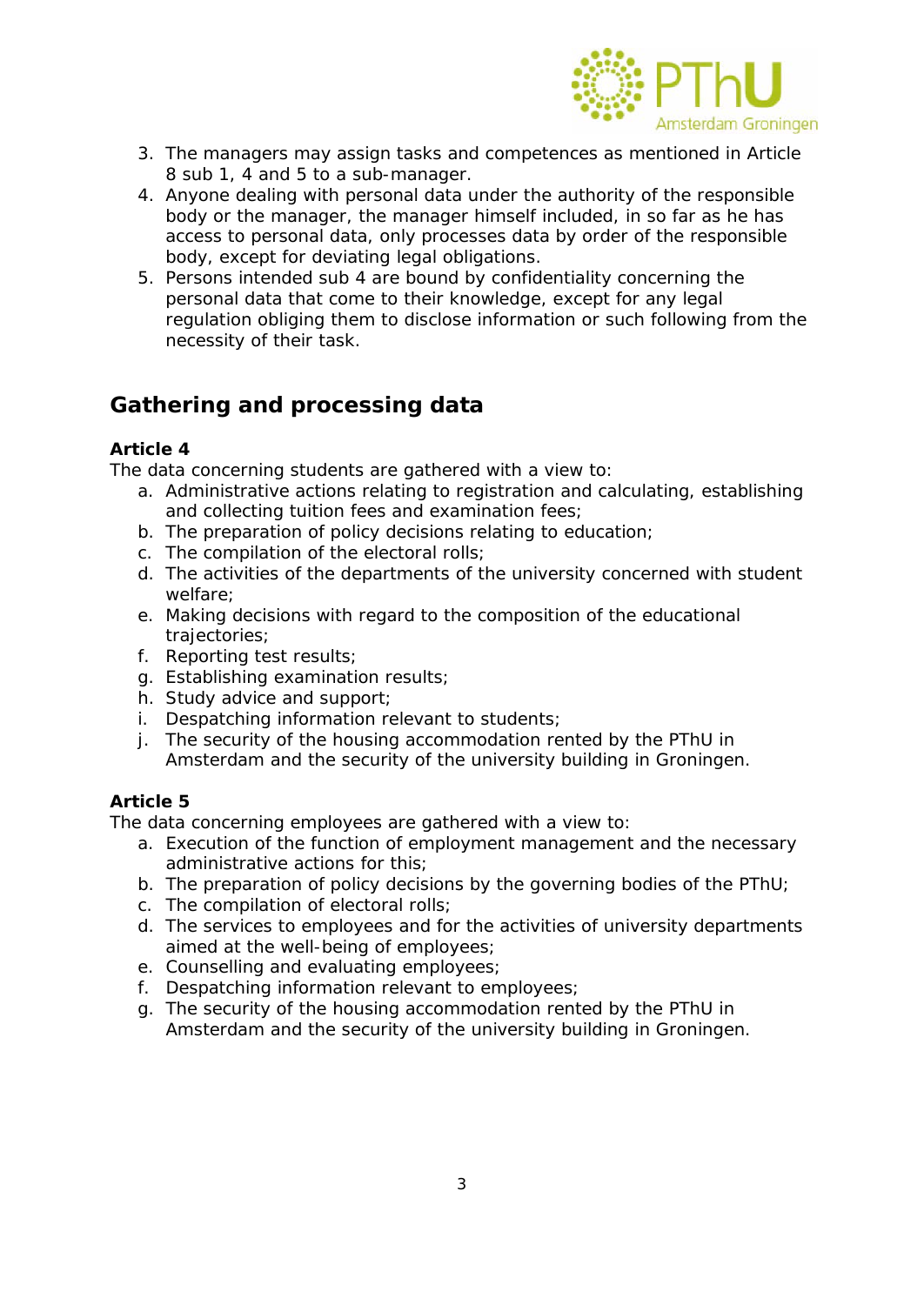

## **Article 6**

- 1. The data may only be processed in so far as this:
	- a. is not incompatible with the objectives of data collection mentioned in articles 4 and 5 and in accordance with the other stipulations of these regulations, or;
	- b. is carried out with express permission of the person concerned, or;
	- c. is compulsory on the basis of a legal decree.
- 2. In the assessment whether processing is compatible with the objective for which the data have been obtained, the following will at any rate be taken into account:
	- a. The relation between the objective of the intended processing and the objective for which the data have been obtained;
	- b. The nature of the data at hand;
	- c. The consequences of the intended processing for the person concerned;
	- d. The manner in which the data have been obtained;
	- e. The degree to which suitable guarantees are applied for the person concerned.
- 3. Further processing of data for historical, statistical or academic objectives is not considered incompatible, if the responsible body has made the necessary arrangements to ensure that further processing only takes place with a view to these specific objectives.

#### **Article 7**

- 1. The responsible body records the processing of data in a register.
- 2. The register contains at least:
	- a. The name and address of the responsible body
	- b. The objective or objectives of the processing
	- c. A description of the categories of persons concerned and of the data or categories of data relating to these.

# *Providing data*

- 1. The manager provides personal data only to persons and departments or committees within the university community, if this is not incompatible with the objectives of the processing of the data.
- 2. The Executive Board provides personal data only to persons and organisations outside the university community, if this is not incompatible with the objectives of the processing of the data.
- 3. Personal data are provided to persons and institutions, if there is a legal obligation to do so.
- 4. Personal data may only be provided without permission of the person concerned with a view to academic research, if all conditions listed below have been met:
	- a. Asking direct permission is not reasonably feasible;
	- b. The research serves a general purpose;
	- c. The research cannot be carried out without the data concerned;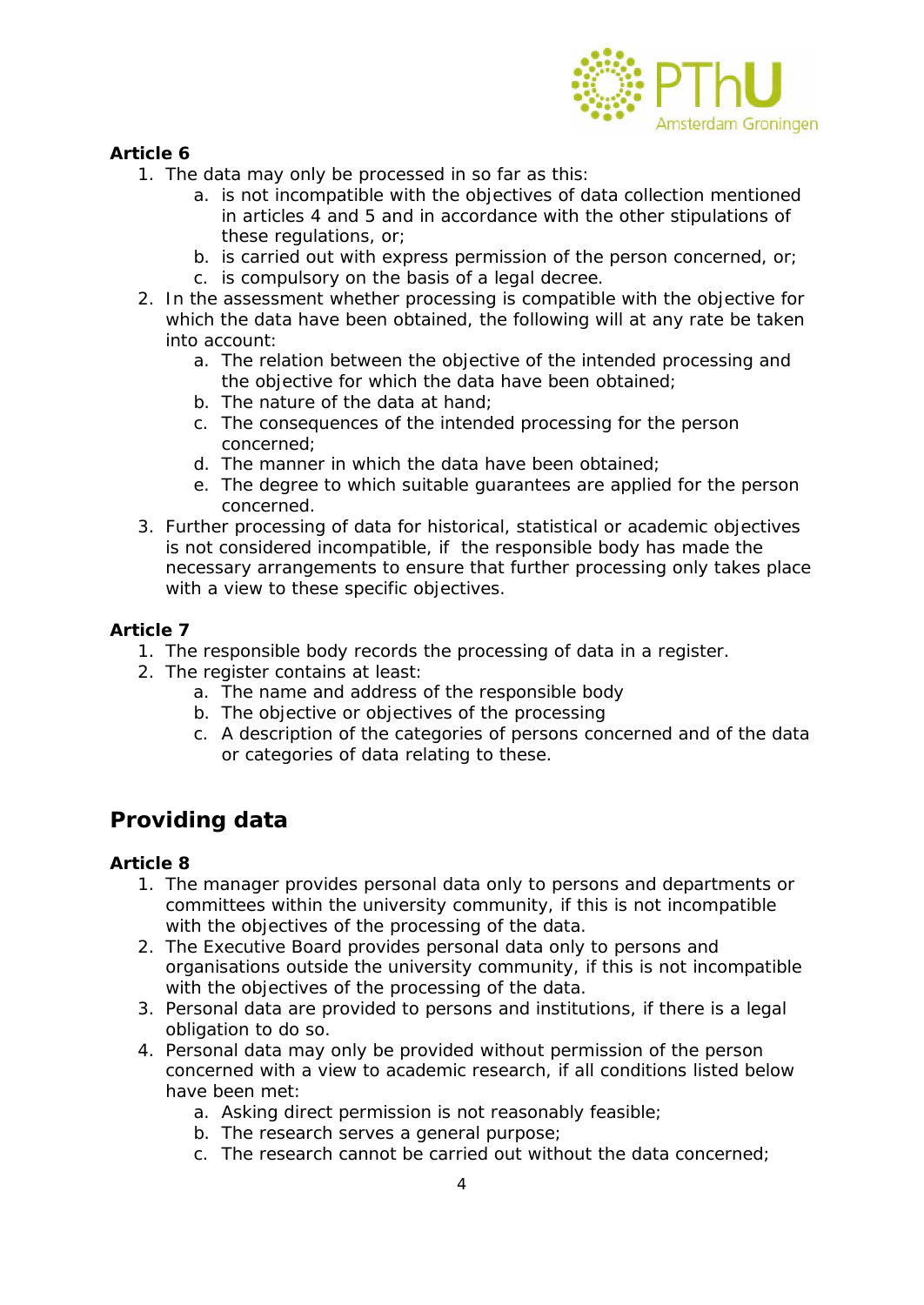

- d. The person's private life is not violated disproportionally by providing the data and it is certain that the research will not be presented in such a way that the data may be traced back to persons;
- e. The research is carried out in conformity with a code of conduct applicable to the researcher.
- 5. The Executive Board may provide personal data of students to the Central Statistics Office and the Higher Education Basic Register, which this office needs for the compilation of statistical surveys in connection with academic education.

## *Notification*

## **Article 9**

- 1. The responsible body will announce the processing of personal data and of these regulations by means of a general notification and will also indicate how these may be inspected and how further related information may be obtained.
- 2. The responsible body is obliged to inform the person concerned in advance about the nature of the data which are included in the data processing, as well as about the objectives pursued, taking into account the stipulations of Article 6.

## *Security and data storage*

## **Article 10**

- 1. The Executive Board takes care of the necessary provisions of a technical and organisational nature for the security of personal data against unauthorised processing.
- 2. Every manager takes the necessary measures to prevent unauthorised processing of data in his care.

- 1. Personal data are not kept for a longer period than necessary for the realisation of the objectives for which they have been collected and processed.
- 2. Personal data are kept for a longer period than stipulated sub 1 if this is necessary for historical, statistical or academic purposes, or on the basis of a legal decree, in which case they are kept in a separate registration.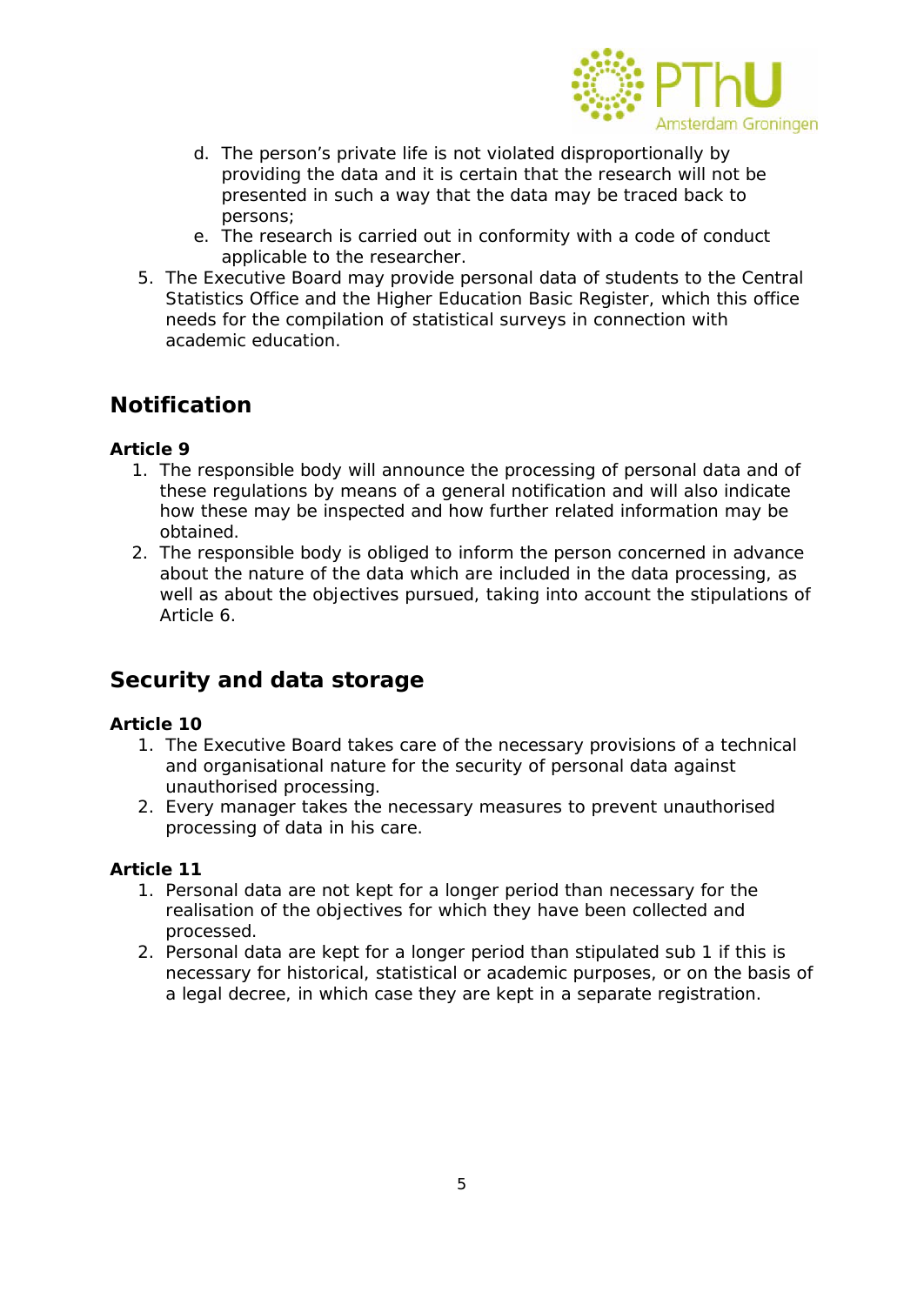

# *Right of inspection, copy and correction*

## **Article 12**

- 1. Any person concerned has the right to inspect the personal data that have been recorded about him or her. A request to this effect is submitted in writing to the manager in question. If the manager is not known, the request is submitted to the Executive Board.
- 2. A request for inspection is reacted to within four weeks after submission at the latest.
- 3. Any person concerned may request and is entitled to a copy of the personal data recorded about him or her, but limited to twice a year. Expenses may be charged for such a request.
- 4. Any person concerned may submit a written request to the manager for correction of the personal data included about him or her. If the manager is not known , the request is submitted to the Executive Board.
- 5. The manager corrects the data if they are actually incorrect, incomplete or irrelevant to the purpose for which they have been processed, or in any other way in conflict with these regulations or any legal decree. The person concerned will be notified of this in writing within four weeks of submission of the request, as will be any person who has been provided with erroneous data of the person concerned.
- 6. If the manager does not implement the requested correction, he motivates his decision in writing to the person concerned within four weeks after receipt of the request.

# *Objections*

## **Article 13**

A decision, as intended in Article 1:3 of the General Act of Administrative Law, made on the basis of these regulations by or on behalf of the Executive Board, may be objected to in writing within six weeks with the Executive Board, P.O. Box 7161, 1007 MC Amsterdam.

# *Complaints*

- 1. If the person concerned is of the opinion that the conditions of these regulations are not abided by to the detriment of his or her interests, he or she can lodge a complaint about this with the Executive Board, P.O. Box 7161, 1007 MC Amsterdam.
- 2. The conditions of the Complaints Regulations of the PThU and chapter 9 of the General Act of Administrative Law apply.